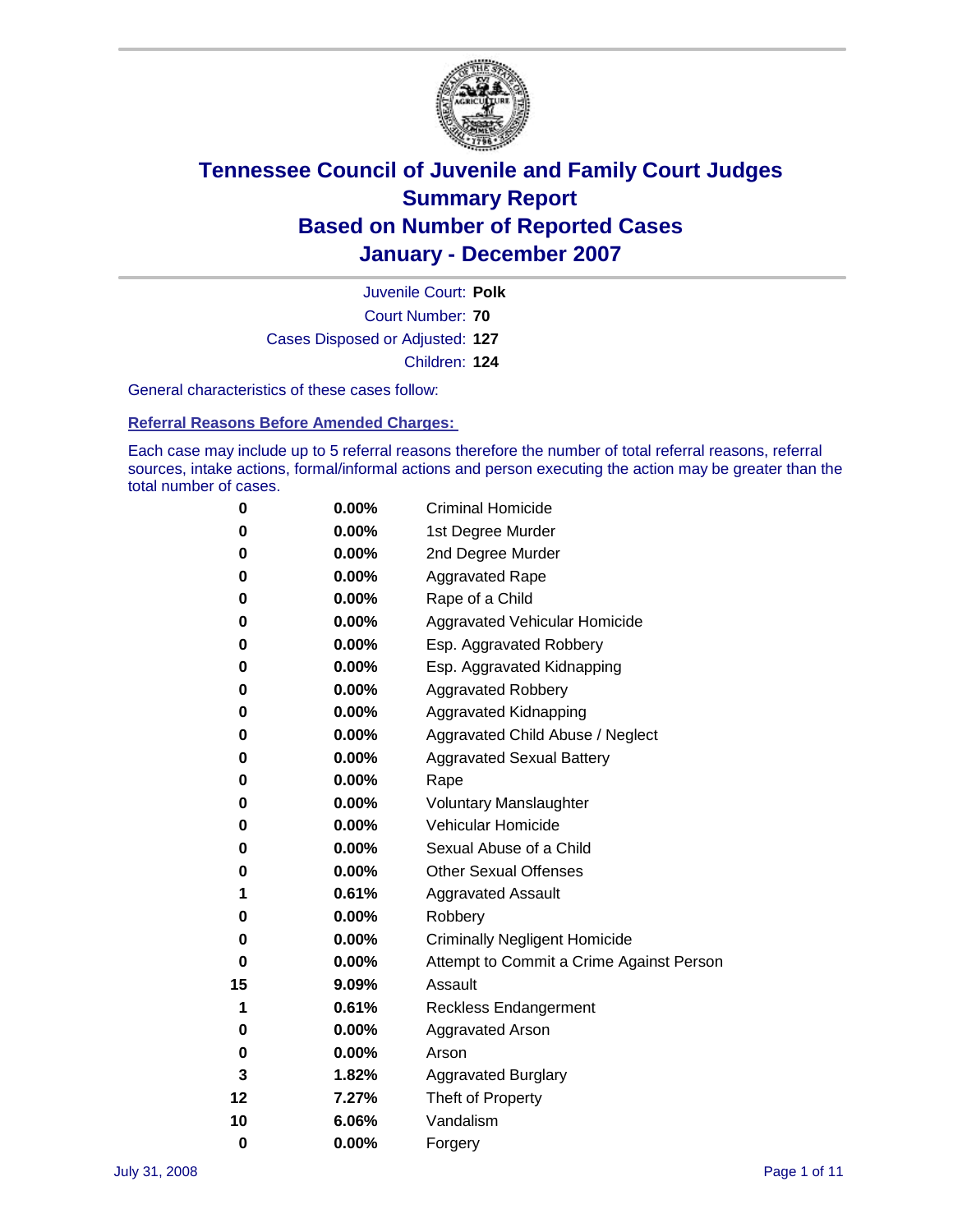

Court Number: **70** Juvenile Court: **Polk** Cases Disposed or Adjusted: **127** Children: **124**

#### **Referral Reasons Before Amended Charges:**

Each case may include up to 5 referral reasons therefore the number of total referral reasons, referral sources, intake actions, formal/informal actions and person executing the action may be greater than the total number of cases.

| 0  | 0.00% | <b>Worthless Checks</b>                                     |
|----|-------|-------------------------------------------------------------|
| 0  | 0.00% | Illegal Possession / Fraudulent Use of Credit / Debit Cards |
| 0  | 0.00% | <b>Burglary</b>                                             |
| 0  | 0.00% | Unauthorized Use of a Vehicle                               |
| 0  | 0.00% | <b>Cruelty to Animals</b>                                   |
| 0  | 0.00% | Sale of Controlled Substances                               |
| 5  | 3.03% | <b>Other Drug Offenses</b>                                  |
| 12 | 7.27% | <b>Possession of Controlled Substances</b>                  |
| 0  | 0.00% | <b>Criminal Attempt</b>                                     |
| 1  | 0.61% | Carrying Weapons on School Property                         |
| 4  | 2.42% | Unlawful Carrying / Possession of a Weapon                  |
| 0  | 0.00% | <b>Evading Arrest</b>                                       |
| 0  | 0.00% | Escape                                                      |
| 0  | 0.00% | Driving Under Influence (DUI)                               |
| 3  | 1.82% | Possession / Consumption of Alcohol                         |
| 1  | 0.61% | Resisting Stop, Frisk, Halt, Arrest or Search               |
| 0  | 0.00% | <b>Aggravated Criminal Trespass</b>                         |
| 0  | 0.00% | Harassment                                                  |
| 0  | 0.00% | Failure to Appear                                           |
| 1  | 0.61% | Filing a False Police Report                                |
| 0  | 0.00% | Criminal Impersonation                                      |
| 3  | 1.82% | <b>Disorderly Conduct</b>                                   |
| 0  | 0.00% | <b>Criminal Trespass</b>                                    |
| 0  | 0.00% | <b>Public Intoxication</b>                                  |
| 0  | 0.00% | Gambling                                                    |
| 2  | 1.21% | Traffic                                                     |
| 0  | 0.00% | <b>Local Ordinances</b>                                     |
| 0  | 0.00% | Violation of Wildlife Regulations                           |
| 0  | 0.00% | Contempt of Court                                           |
| 0  | 0.00% | Violation of Probation                                      |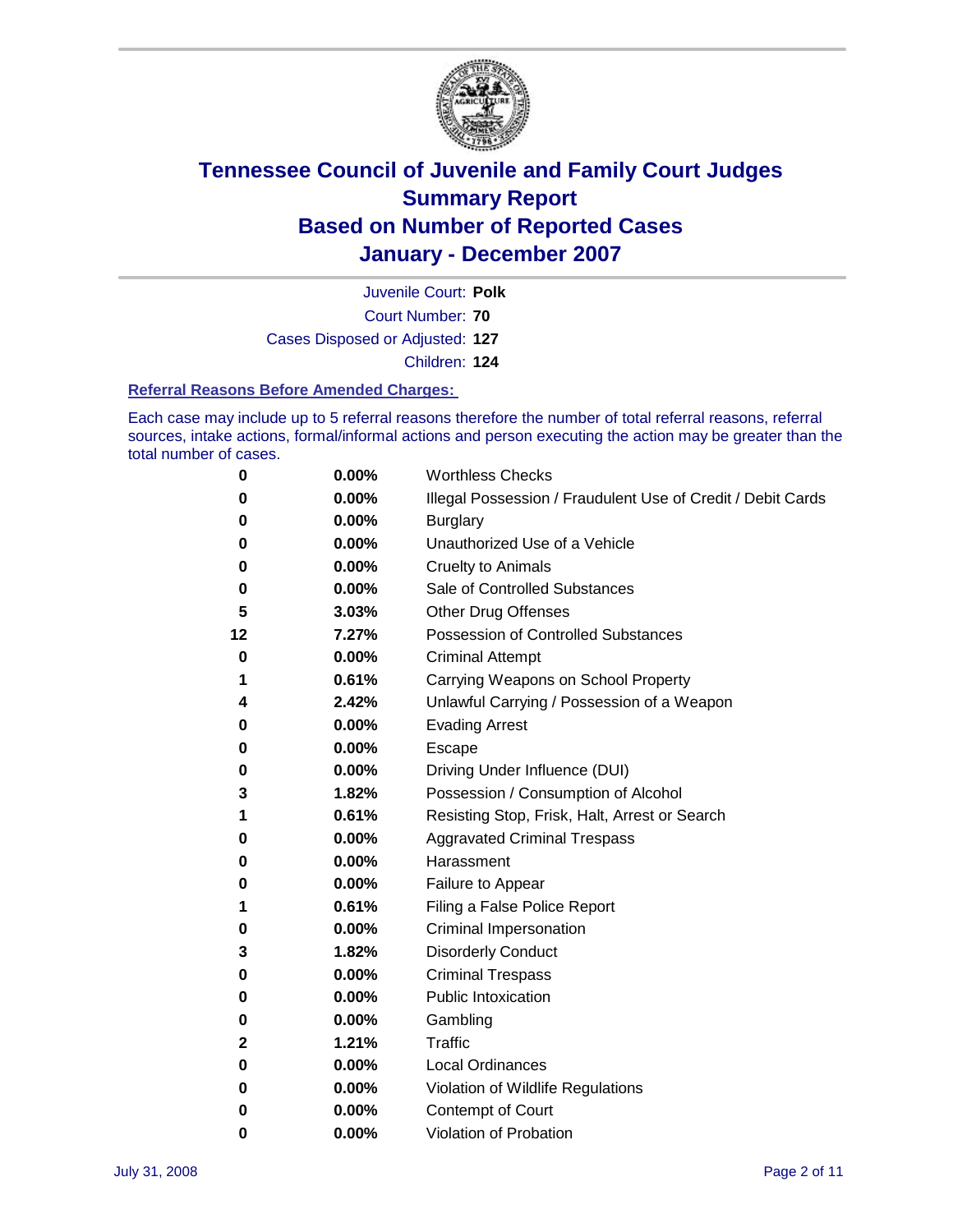

Court Number: **70** Juvenile Court: **Polk** Cases Disposed or Adjusted: **127** Children: **124**

#### **Referral Reasons Before Amended Charges:**

Each case may include up to 5 referral reasons therefore the number of total referral reasons, referral sources, intake actions, formal/informal actions and person executing the action may be greater than the total number of cases.

| $\bf{0}$     | 0.00%    | Violation of Aftercare                 |
|--------------|----------|----------------------------------------|
| 16           | 9.70%    | <b>Unruly Behavior</b>                 |
| 33           | 20.00%   | Truancy                                |
| $\mathbf 2$  | 1.21%    | In-State Runaway                       |
| 1            | 0.61%    | Out-of-State Runaway                   |
| 25           | 15.15%   | Possession of Tobacco Products         |
| 0            | 0.00%    | Violation of a Valid Court Order       |
| $\mathbf{2}$ | 1.21%    | <b>Violation of Curfew</b>             |
| 0            | 0.00%    | <b>Sexually Abused Child</b>           |
| 0            | 0.00%    | <b>Physically Abused Child</b>         |
| 0            | $0.00\%$ | Dependency / Neglect                   |
| 0            | 0.00%    | <b>Termination of Parental Rights</b>  |
| 0            | $0.00\%$ | <b>Violation of Pretrial Diversion</b> |
| 0            | 0.00%    | Violation of Informal Adjustment       |
| 0            | 0.00%    | <b>Judicial Review</b>                 |
| 0            | 0.00%    | <b>Administrative Review</b>           |
| 0            | 0.00%    | <b>Foster Care Review</b>              |
| 9            | 5.45%    | Custody                                |
| 0            | 0.00%    | Visitation                             |
| 0            | 0.00%    | Paternity / Legitimation               |
| 0            | $0.00\%$ | <b>Child Support</b>                   |
| 0            | 0.00%    | <b>Request for Medical Treatment</b>   |
| 0            | 0.00%    | <b>Consent to Marry</b>                |
| 3            | 1.82%    | Other                                  |
| 165          | 100.00%  | <b>Total Referrals</b>                 |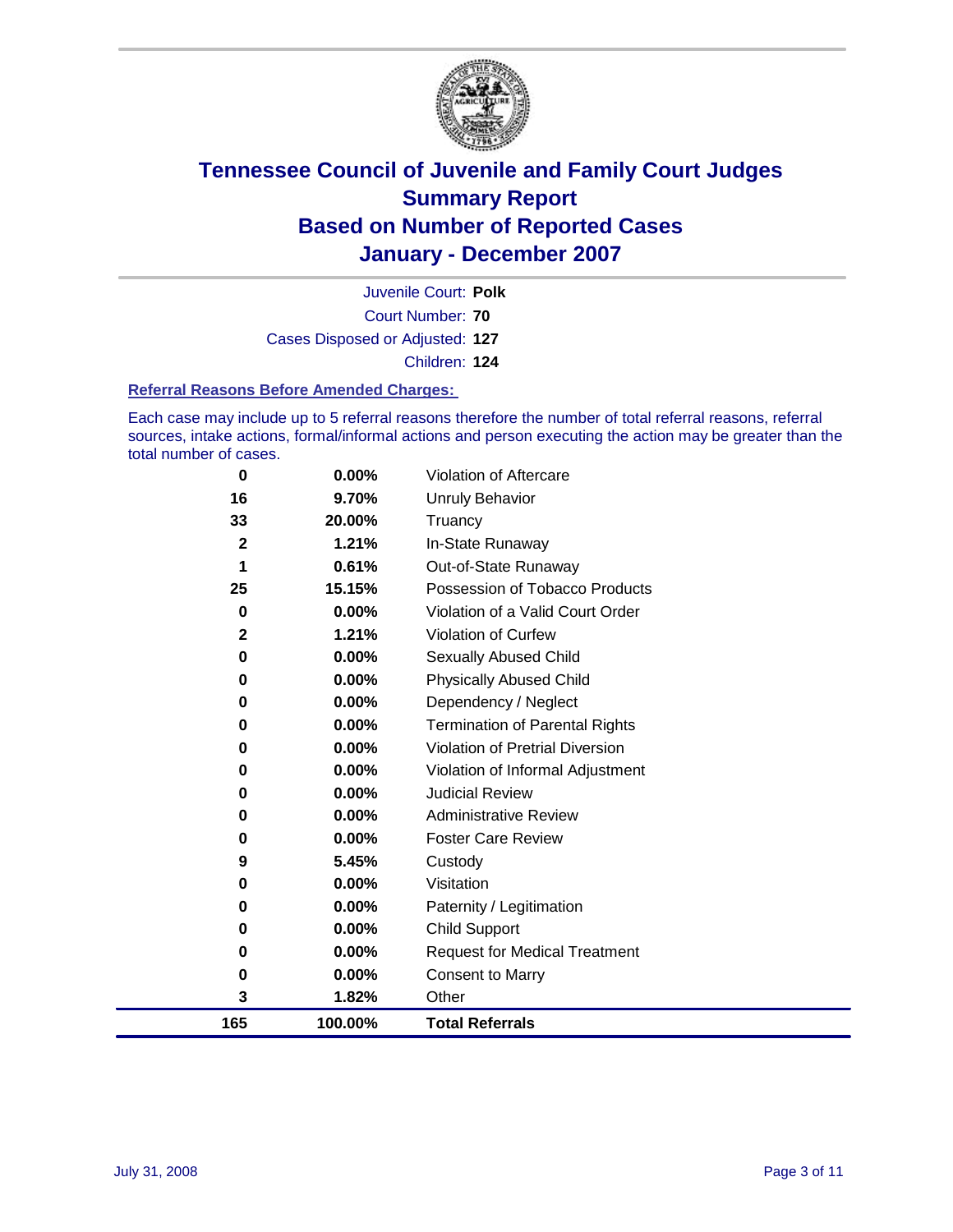

|                            |                                 | Juvenile Court: Polk              |  |  |  |  |
|----------------------------|---------------------------------|-----------------------------------|--|--|--|--|
|                            | Court Number: 70                |                                   |  |  |  |  |
|                            | Cases Disposed or Adjusted: 127 |                                   |  |  |  |  |
|                            |                                 | Children: 124                     |  |  |  |  |
| <b>Referral Sources: 1</b> |                                 |                                   |  |  |  |  |
| 62                         | 37.58%                          | Law Enforcement                   |  |  |  |  |
| 6                          | 3.64%                           | Parents                           |  |  |  |  |
| 4                          | 2.42%                           | Relatives                         |  |  |  |  |
| 0                          | $0.00\%$                        | Self                              |  |  |  |  |
| 87                         | 52.73%                          | School                            |  |  |  |  |
| 0                          | $0.00\%$                        | <b>CSA</b>                        |  |  |  |  |
| 0                          | $0.00\%$                        | <b>DCS</b>                        |  |  |  |  |
| 0                          | $0.00\%$                        | <b>Other State Department</b>     |  |  |  |  |
| 0                          | 0.00%                           | <b>District Attorney's Office</b> |  |  |  |  |
| 0                          | $0.00\%$                        | <b>Court Staff</b>                |  |  |  |  |
| 0                          | $0.00\%$                        | Social Agency                     |  |  |  |  |
| 0                          | $0.00\%$                        | <b>Other Court</b>                |  |  |  |  |
| 6                          | 3.64%                           | Victim                            |  |  |  |  |

| 165 | 100.00%  | <b>Total Referral Sources</b> |
|-----|----------|-------------------------------|
| 0   | $0.00\%$ | Other                         |
| 0   | $0.00\%$ | Unknown                       |
| 0   | $0.00\%$ | Hospital                      |
| 0   | $0.00\%$ | Child & Parent                |

### **Age of Child at Referral: 2**

| 124 | 100.00% | <b>Total Child Count</b> |
|-----|---------|--------------------------|
| 0   | 0.00%   | Unknown / Not Reported   |
| 0   | 0.00%   | Ages 19 and Over         |
| 21  | 16.94%  | Ages 17 through 18       |
| 52  | 41.94%  | Ages 15 through 16       |
| 31  | 25.00%  | Ages 13 through 14       |
| 7   | 5.65%   | Ages 11 through 12       |
| 13  | 10.48%  | Ages 10 and Under        |
|     |         |                          |

<sup>1</sup> If different than number of Referral Reasons (165), verify accuracy of your court's data.

One child could be counted in multiple categories, verify accuracy of your court's data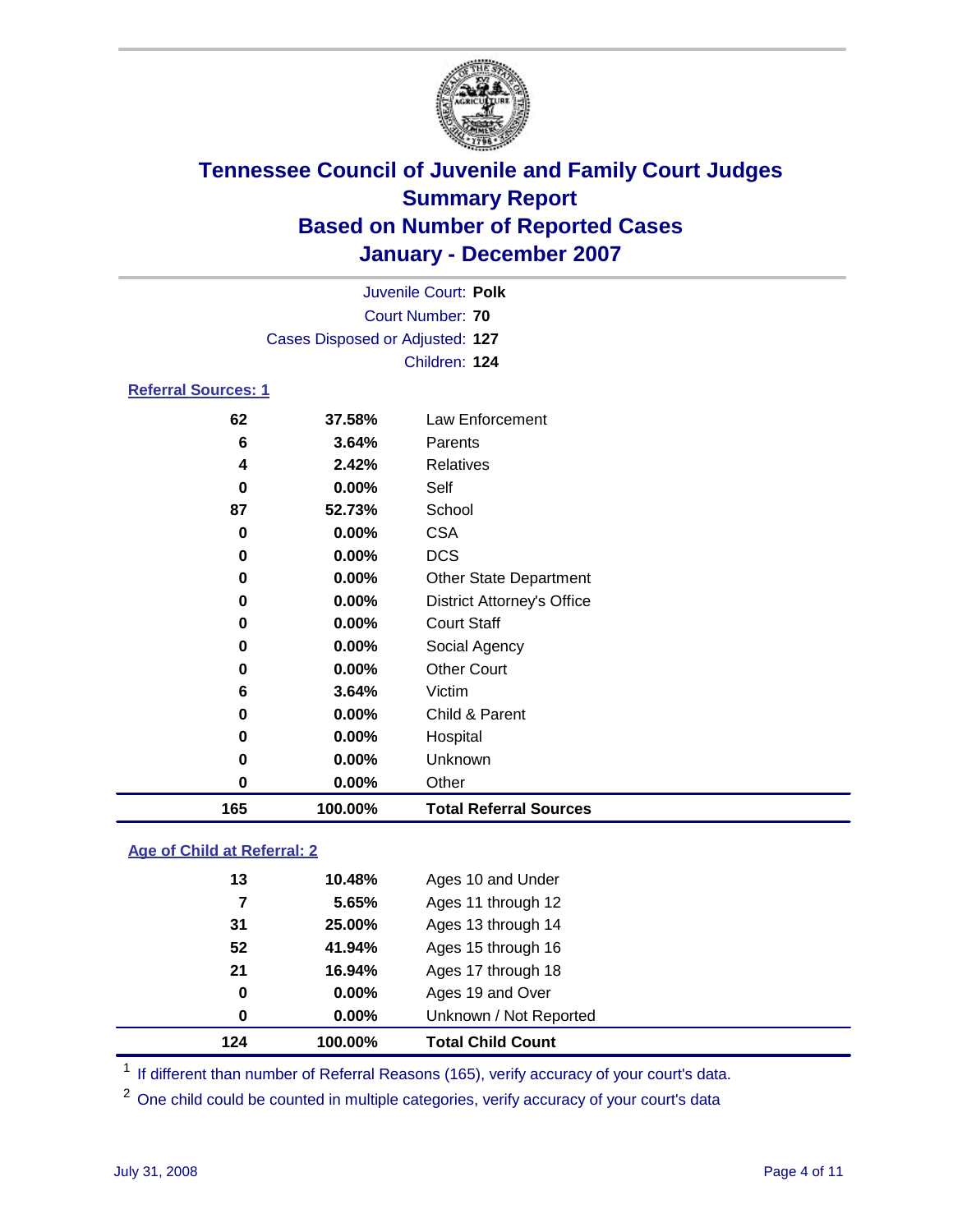

| Juvenile Court: Polk                    |                                 |                          |  |  |
|-----------------------------------------|---------------------------------|--------------------------|--|--|
|                                         | <b>Court Number: 70</b>         |                          |  |  |
|                                         | Cases Disposed or Adjusted: 127 |                          |  |  |
|                                         | Children: 124                   |                          |  |  |
| Sex of Child: 1                         |                                 |                          |  |  |
| 80                                      | 64.52%                          | Male                     |  |  |
| 44                                      | 35.48%                          | Female                   |  |  |
| $\bf{0}$                                | 0.00%                           | Unknown                  |  |  |
| 124                                     | 100.00%                         | <b>Total Child Count</b> |  |  |
| Race of Child: 1                        |                                 |                          |  |  |
| 124                                     | 100.00%                         | White                    |  |  |
| $\mathbf 0$                             | 0.00%                           | African American         |  |  |
| 0                                       | 0.00%                           | Native American          |  |  |
| 0                                       | 0.00%                           | Asian                    |  |  |
| 0                                       | 0.00%                           | Mixed                    |  |  |
| $\mathbf 0$                             | 0.00%                           | Unknown                  |  |  |
| 124                                     | 100.00%                         | <b>Total Child Count</b> |  |  |
| <b>Hispanic Origin: 1</b>               |                                 |                          |  |  |
| $\bf{0}$                                | 0.00%                           | Yes                      |  |  |
| 124                                     | 100.00%                         | No                       |  |  |
| $\mathbf 0$                             | 0.00%                           | Unknown                  |  |  |
| 124                                     | 100.00%                         | <b>Total Child Count</b> |  |  |
| <b>School Enrollment of Children: 1</b> |                                 |                          |  |  |
| 113                                     | 91.13%                          | Yes                      |  |  |
| 8                                       | 6.45%                           | No                       |  |  |
| 3                                       | 2.42%                           | Unknown                  |  |  |
| 124                                     | 100.00%                         | <b>Total Child Count</b> |  |  |

One child could be counted in multiple categories, verify accuracy of your court's data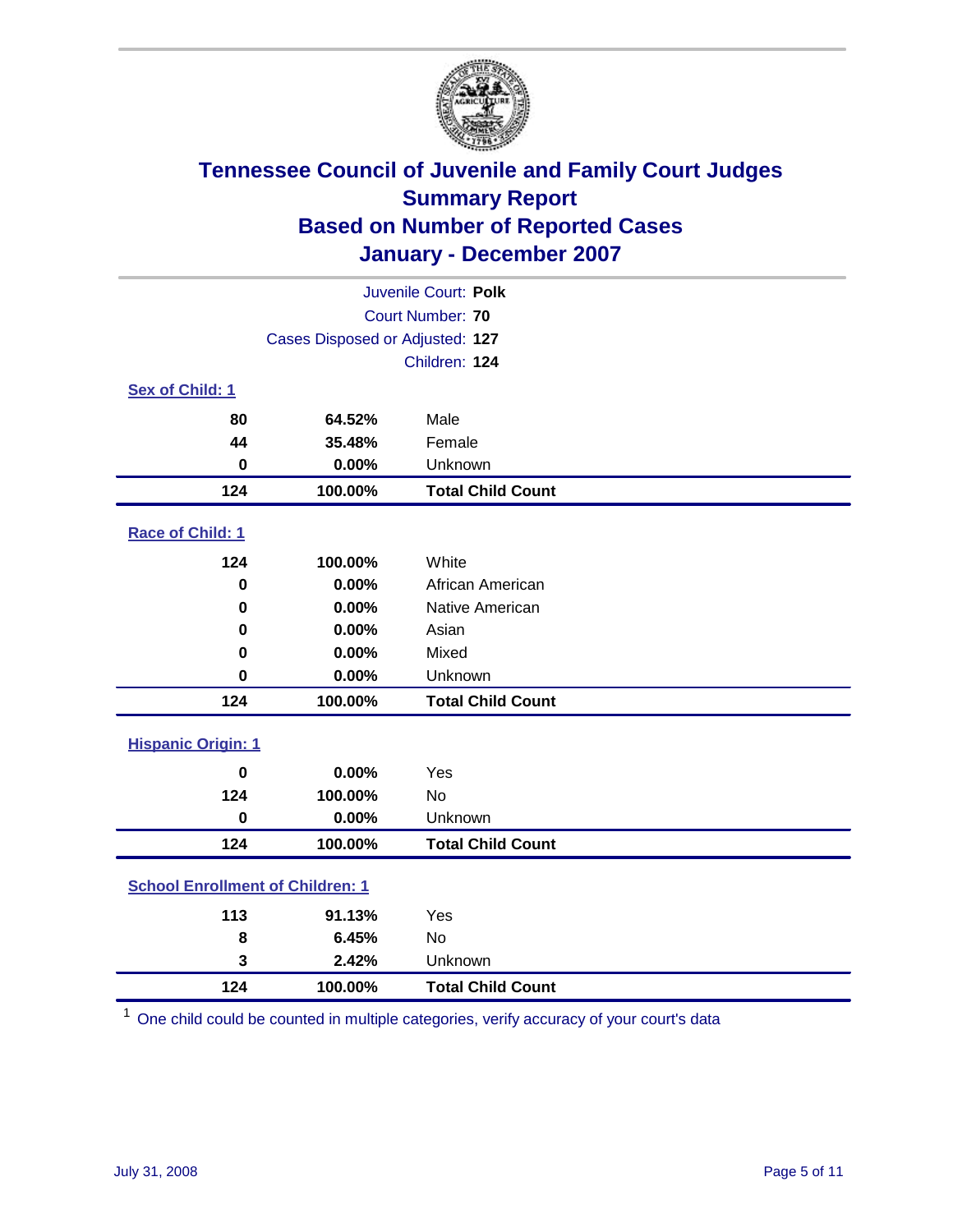

|                  |                                                           | Juvenile Court: Polk         |  |  |  |  |
|------------------|-----------------------------------------------------------|------------------------------|--|--|--|--|
| Court Number: 70 |                                                           |                              |  |  |  |  |
|                  | Cases Disposed or Adjusted: 127                           |                              |  |  |  |  |
|                  |                                                           | Children: 124                |  |  |  |  |
|                  | <b>Living Arrangement of Child at Time of Referral: 1</b> |                              |  |  |  |  |
| 45               | 36.29%                                                    | With Both Biological Parents |  |  |  |  |
| 1                | $0.81\%$                                                  | With Father and Stepmother   |  |  |  |  |
| 9                | 7.26%                                                     | With Mother and Stepfather   |  |  |  |  |
| 44               | 35.48%                                                    | With Mother                  |  |  |  |  |
| 12               | $9.68\%$                                                  | <b>With Father</b>           |  |  |  |  |
| 11               | 8.87%                                                     | <b>With Relatives</b>        |  |  |  |  |
| 0                | $0.00\%$                                                  | With Adoptive Parents        |  |  |  |  |
| 1                | 0.81%                                                     | With Foster Family           |  |  |  |  |
| 0                | $0.00\%$                                                  | In a Group Home              |  |  |  |  |
|                  | י ההה ה                                                   |                              |  |  |  |  |

| 124 | 100.00%  | <b>Total Child Count</b> |  |
|-----|----------|--------------------------|--|
| 0   | $0.00\%$ | Other                    |  |
|     | 0.81%    | Unknown                  |  |
| 0   | $0.00\%$ | Independent              |  |
| 0   | $0.00\%$ | In an Institution        |  |
|     | $0.00\%$ | In a Residential Center  |  |

### **Type of Detention: 2**

| 127 | 100.00%  | <b>Total Detention Count</b> |  |
|-----|----------|------------------------------|--|
| 0   | 0.00%    | Other                        |  |
| 126 | 99.21%   | Does Not Apply               |  |
| 0   | $0.00\%$ | <b>Unknown</b>               |  |
| 0   | $0.00\%$ | <b>Psychiatric Hospital</b>  |  |
| 0   | 0.00%    | Jail - No Separation         |  |
| 0   | $0.00\%$ | Jail - Partial Separation    |  |
| 0   | $0.00\%$ | Jail - Complete Separation   |  |
| 1   | 0.79%    | Juvenile Detention Facility  |  |
| 0   | $0.00\%$ | Non-Secure Placement         |  |
|     |          |                              |  |

<sup>1</sup> One child could be counted in multiple categories, verify accuracy of your court's data

<sup>2</sup> If different than number of Cases (127) verify accuracy of your court's data.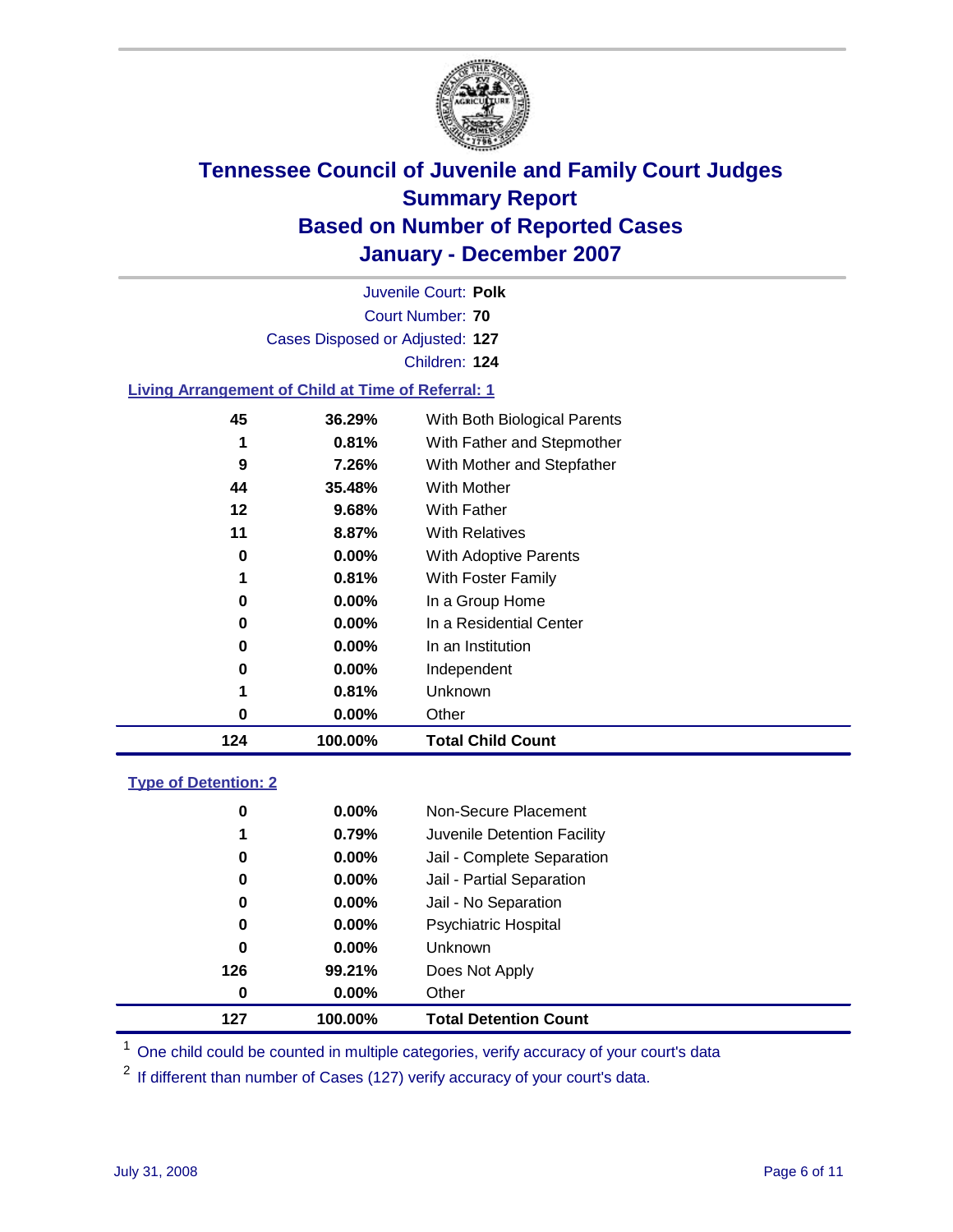

|                          | Juvenile Court: Polk                               |                                              |  |  |  |  |
|--------------------------|----------------------------------------------------|----------------------------------------------|--|--|--|--|
|                          | Court Number: 70                                   |                                              |  |  |  |  |
|                          | Cases Disposed or Adjusted: 127                    |                                              |  |  |  |  |
|                          | Children: 124                                      |                                              |  |  |  |  |
|                          | <b>Placement After Secure Detention Hearing: 1</b> |                                              |  |  |  |  |
| $\bf{0}$                 | 0.00%                                              | Returned to Prior Living Arrangement         |  |  |  |  |
| 1                        | 0.79%                                              | Juvenile Detention Facility                  |  |  |  |  |
| 0                        | 0.00%                                              | Jail                                         |  |  |  |  |
| 0                        | 0.00%                                              | Shelter / Group Home                         |  |  |  |  |
| 0                        | 0.00%                                              | <b>Foster Family Home</b>                    |  |  |  |  |
| 0                        | 0.00%                                              | <b>Psychiatric Hospital</b>                  |  |  |  |  |
| 0                        | 0.00%                                              | Unknown / Not Reported                       |  |  |  |  |
| 126                      | 99.21%                                             | Does Not Apply                               |  |  |  |  |
| 0                        | 0.00%                                              | Other                                        |  |  |  |  |
| 127                      | 100.00%                                            | <b>Total Placement Count</b>                 |  |  |  |  |
|                          |                                                    |                                              |  |  |  |  |
|                          |                                                    |                                              |  |  |  |  |
| <b>Intake Actions: 2</b> |                                                    |                                              |  |  |  |  |
| 92<br>$\bf{0}$           | 55.76%<br>0.00%                                    | <b>Petition Filed</b><br><b>Motion Filed</b> |  |  |  |  |
| 72                       | 43.64%                                             | <b>Citation Processed</b>                    |  |  |  |  |
| $\bf{0}$                 | 0.00%                                              | Notification of Paternity Processed          |  |  |  |  |
| 1                        | 0.61%                                              | Scheduling of Judicial Review                |  |  |  |  |
| $\bf{0}$                 | 0.00%                                              | Scheduling of Administrative Review          |  |  |  |  |
| 0                        | 0.00%                                              | Scheduling of Foster Care Review             |  |  |  |  |
| $\bf{0}$                 | 0.00%                                              | Unknown                                      |  |  |  |  |
| 0                        | 0.00%                                              | Does Not Apply                               |  |  |  |  |
| 0                        | 0.00%                                              | Other                                        |  |  |  |  |

<sup>1</sup> If different than number of Cases (127) verify accuracy of your court's data.

<sup>2</sup> If different than number of Referral Reasons (165), verify accuracy of your court's data.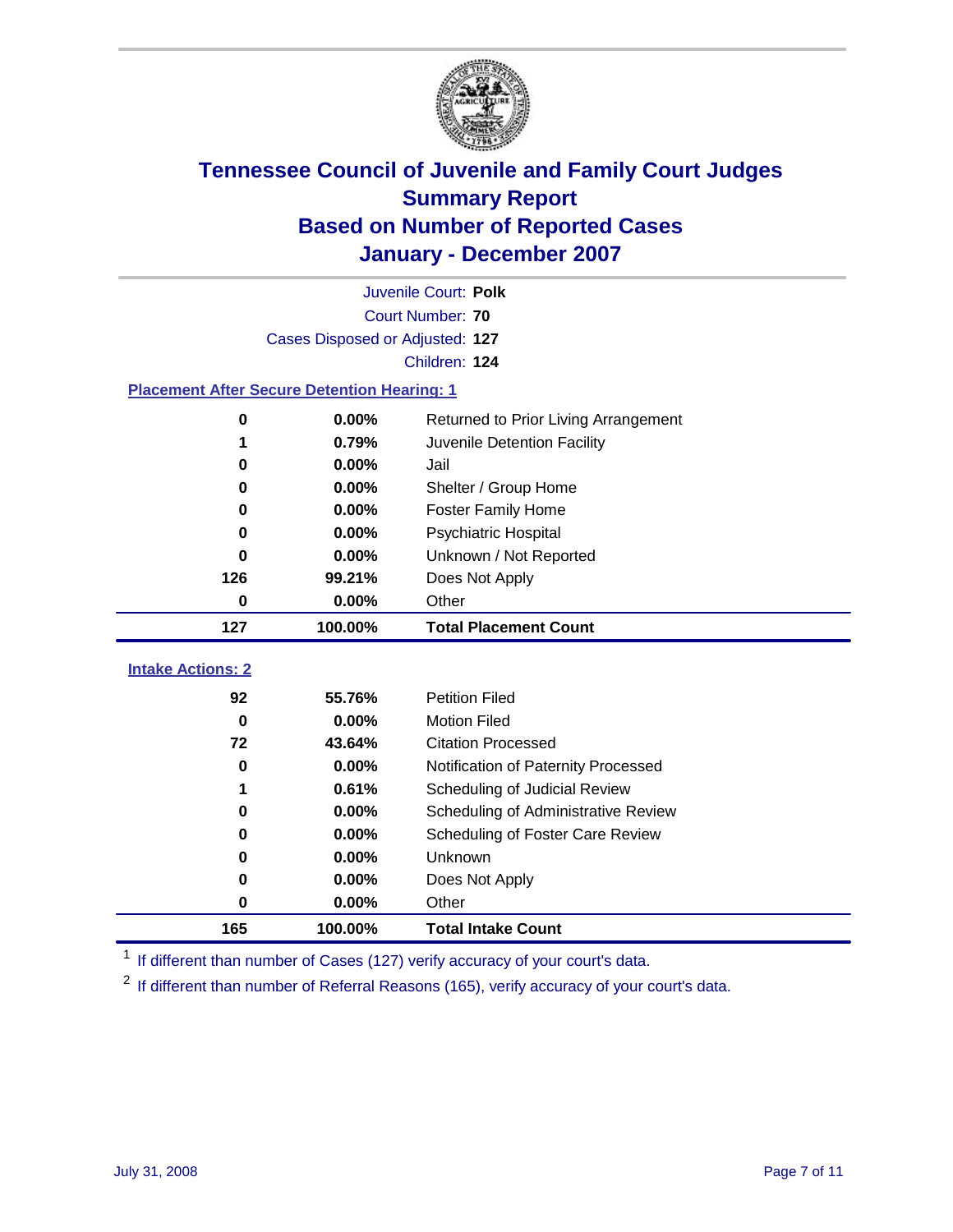

Court Number: **70** Juvenile Court: **Polk** Cases Disposed or Adjusted: **127** Children: **124**

### **Last Grade Completed by Child: 1**

| 124              | 100.00% | <b>Total Child Count</b> |
|------------------|---------|--------------------------|
| 0                | 0.00%   | Other                    |
| 5                | 4.03%   | Unknown                  |
| 0                | 0.00%   | Never Attended School    |
| 1                | 0.81%   | Graduated                |
| 0                | 0.00%   | <b>GED</b>               |
| 0                | 0.00%   | Non-Graded Special Ed    |
| 0                | 0.00%   | 12th Grade               |
| 9                | 7.26%   | 11th Grade               |
| 13               | 10.48%  | 10th Grade               |
| 31               | 25.00%  | 9th Grade                |
| 23               | 18.55%  | 8th Grade                |
| 14               | 11.29%  | 7th Grade                |
| $\boldsymbol{9}$ | 7.26%   | 6th Grade                |
| 6                | 4.84%   | 5th Grade                |
| 1                | 0.81%   | 4th Grade                |
| 1                | 0.81%   | 3rd Grade                |
| 3                | 2.42%   | 2nd Grade                |
| 1                | 0.81%   | 1st Grade                |
| 4                | 3.23%   | Kindergarten             |
| 1                | 0.81%   | Preschool                |
| $\mathbf 2$      | 1.61%   | Too Young for School     |

### **Enrolled in Special Education: 1**

| 124 | 100.00% | <b>Total Child Count</b> |  |
|-----|---------|--------------------------|--|
| 42  | 33.87%  | Unknown                  |  |
| 79  | 63.71%  | No                       |  |
| 3   | 2.42%   | Yes                      |  |
|     |         |                          |  |

<sup>1</sup> One child could be counted in multiple categories, verify accuracy of your court's data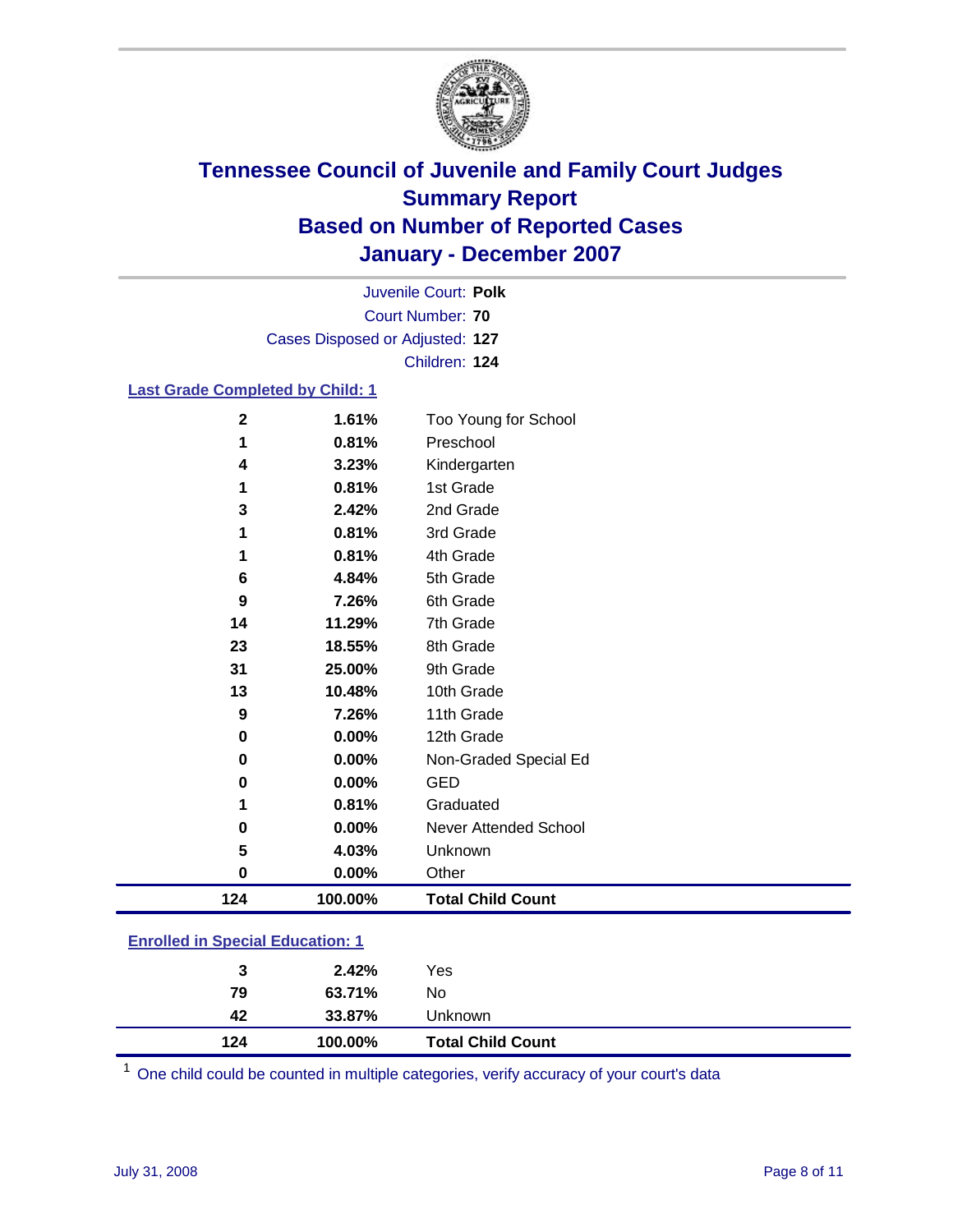

|                              |                                 | Juvenile Court: Polk      |
|------------------------------|---------------------------------|---------------------------|
|                              |                                 | Court Number: 70          |
|                              | Cases Disposed or Adjusted: 127 |                           |
|                              |                                 | Children: 124             |
| <b>Action Executed By: 1</b> |                                 |                           |
| 165                          | 100.00%                         | Judge                     |
| 0                            | $0.00\%$                        | Referee                   |
| 0                            | 0.00%                           | <b>YSO</b>                |
| 0                            | $0.00\%$                        | Other                     |
| 0                            | 0.00%                           | Unknown / Not Reported    |
| 165                          | 100.00%                         | <b>Total Action Count</b> |

### **Formal / Informal Actions: 1**

| 26           | 15.76%   | Dismissed                                        |
|--------------|----------|--------------------------------------------------|
| 0            | $0.00\%$ | Retired / Nolle Prosequi                         |
| 59           | 35.76%   | <b>Complaint Substantiated Delinquent</b>        |
| 70           | 42.42%   | <b>Complaint Substantiated Status Offender</b>   |
| $\mathbf{2}$ | 1.21%    | <b>Complaint Substantiated Dependent/Neglect</b> |
| 0            | $0.00\%$ | <b>Complaint Substantiated Abused</b>            |
| 0            | $0.00\%$ | <b>Complaint Substantiated Mentally III</b>      |
| 0            | $0.00\%$ | Informal Adjustment                              |
| 0            | $0.00\%$ | <b>Pretrial Diversion</b>                        |
| 0            | $0.00\%$ | <b>Transfer to Adult Court Hearing</b>           |
| 0            | $0.00\%$ | Charges Cleared by Transfer to Adult Court       |
| 0            | $0.00\%$ | Special Proceeding                               |
| 0            | $0.00\%$ | <b>Review Concluded</b>                          |
| 1            | 0.61%    | Case Held Open                                   |
| 7            | 4.24%    | Other                                            |
| 0            | 0.00%    | Unknown / Not Reported                           |
| 165          | 100.00%  | <b>Total Action Count</b>                        |

<sup>1</sup> If different than number of Referral Reasons (165), verify accuracy of your court's data.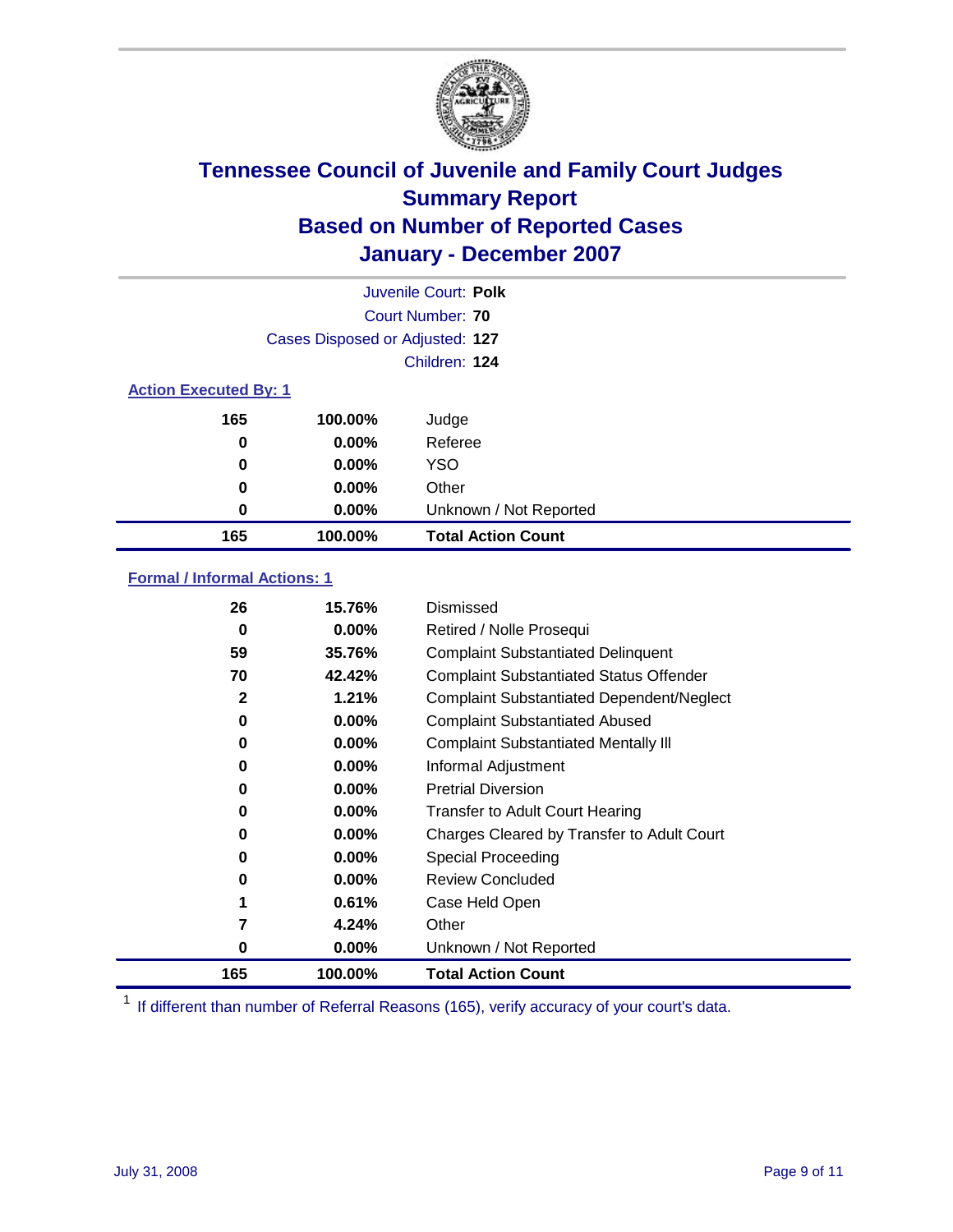

|                       |                                 | Juvenile Court: Polk                                  |
|-----------------------|---------------------------------|-------------------------------------------------------|
|                       |                                 | <b>Court Number: 70</b>                               |
|                       | Cases Disposed or Adjusted: 127 |                                                       |
|                       |                                 | Children: 124                                         |
| <b>Case Outcomes:</b> |                                 | There can be multiple outcomes for one child or case. |
| 19                    | 4.95%                           | <b>Case Dismissed</b>                                 |
| 0                     | 0.00%                           | Case Retired or Nolle Prosequi                        |
| 0                     | 0.00%                           | Warned / Counseled                                    |
| 44                    | 11.46%                          | <b>Held Open For Review</b>                           |
| 54                    | 14.06%                          | Supervision / Probation to Juvenile Court             |
| 0                     | 0.00%                           | <b>Probation to Parents</b>                           |
| 0                     | 0.00%                           | Referral to Another Entity for Supervision / Service  |
| 4                     | 1.04%                           | Referred for Mental Health Counseling                 |
| 14                    | 3.65%                           | Referred for Alcohol and Drug Counseling              |
| 1                     | 0.26%                           | Referred to Alternative School                        |
| 0                     | 0.00%                           | Referred to Private Child Agency                      |
| 1                     | 0.26%                           | Referred to Defensive Driving School                  |
| 0                     | 0.00%                           | Referred to Alcohol Safety School                     |
| 0                     | 0.00%                           | Referred to Juvenile Court Education-Based Program    |
| 0                     | 0.00%                           | Driver's License Held Informally                      |
| 0                     | 0.00%                           | <b>Voluntary Placement with DMHMR</b>                 |
| 0                     | 0.00%                           | <b>Private Mental Health Placement</b>                |
| 0                     | 0.00%                           | <b>Private MR Placement</b>                           |
| 0                     | 0.00%                           | Placement with City/County Agency/Facility            |
| 0                     | 0.00%                           | Placement with Relative / Other Individual            |
| 61                    | 15.89%                          | Fine                                                  |
| 4                     | 1.04%                           | <b>Public Service</b>                                 |
| 8                     | 2.08%                           | Restitution                                           |
| 0                     | 0.00%                           | <b>Runaway Returned</b>                               |
| 9                     | 2.34%                           | No Contact Order                                      |
| 0                     | 0.00%                           | Injunction Other than No Contact Order                |
| 0                     | 0.00%                           | <b>House Arrest</b>                                   |
| 2                     | 0.52%                           | <b>Court Defined Curfew</b>                           |
| 0                     | 0.00%                           | Dismissed from Informal Adjustment                    |
| 0                     | 0.00%                           | <b>Dismissed from Pretrial Diversion</b>              |
| 0                     | 0.00%                           | Released from Probation                               |
| 0                     | 0.00%                           | <b>Transferred to Adult Court</b>                     |
| 0                     | 0.00%                           | <b>DMHMR Involuntary Commitment</b>                   |